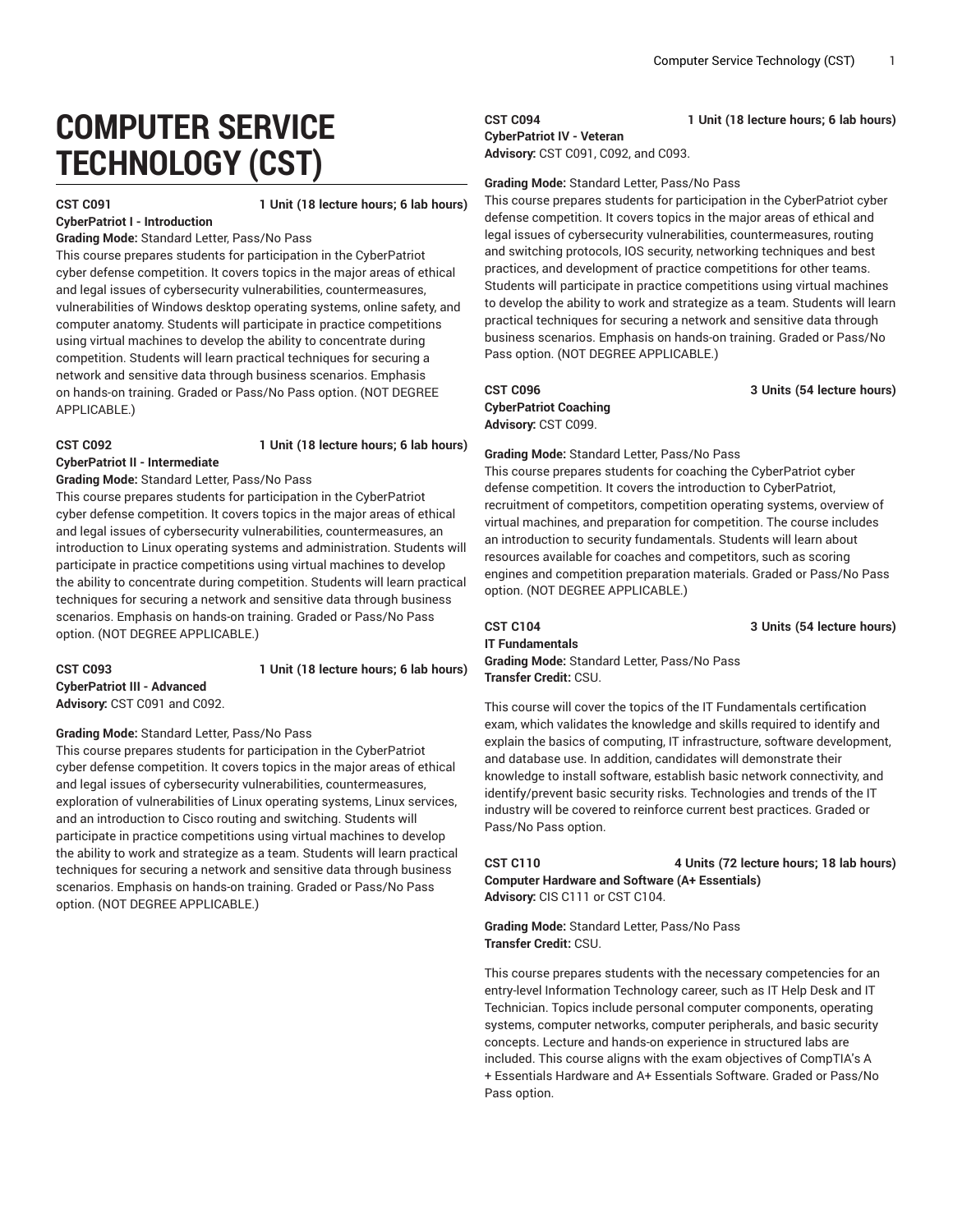### **CST C112 1 Unit (18 lecture hours; 9 lab hours) Introduction to VMware Advisory:** CST C116 and C117 or C128.

**Grading Mode:** Standard Letter, Pass/No Pass **Transfer Credit:** CSU.

Virtualization is one of the exciting new technologies being adopted by the computer industry. In this class we will explore the business and educational usages of Virtualization and give the student hands-on experience with the software. Students will install a virtual environment on their classroom systems and learn how to create and run virtual computer systems (Microsoft, Linux, and Novell) simultaneously in this environment. Graded or Pass/No Pass option.

#### **CST C128 3 Units (54 lecture hours; 18 lab hours) Computer Networking Principles (Network+) Advisory:** CST C104 and CST C110.

#### **Grading Mode:** Standard Letter, Pass/No Pass **Transfer Credit:** CSU.

This course introduces the architecture, structure, functions, components, and models of the Internet and other computer networks. The principles and structure of IP (Internet Protocol) addressing and the fundamentals of Ethernet concepts, media, and operations are surveyed to provide a foundation for further study of computer networks. This course uses the OSI (Open Systems Interconnection) and TCP (Transmission Control Protocol) layered models to examine the nature and roles of protocols and services at the application, network, data link, and physical layers. Hands-on exercises help students develop skills to prepare for careers such as Network Engineer or Network Administrator. Preparation for the CompTIA Network+ certification exam. Graded or Pass/No Pass option.

#### **CST C158 3 Units (54 lecture hours; 18 lab hours) Contemporary Operating Systems (Server+) Advisory:** CST C128.

**Grading Mode:** Standard Letter, Pass/No Pass **Transfer Credit:** CSU.

This course covers server hardware management and installation concepts, widely used in the Information Technology sector. Trends and technologies of the server environment such as virtualization, data centers, software-defined networking, security risks, and networkattached storage improvements will be covered. Students will learn skills for server administration and troubleshooting techniques through handson assignments. Preparation for the CompTIA Server+ certification exam. Graded or Pass/No Pass option.

#### **CST C172 3 Units (54 lecture hours; 14 lab hours) SQL Server Design and Implementation Advisory:** CST C222A.

**Grading Mode:** Standard Letter, Pass/No Pass **Transfer Credit:** CSU.

This course covers installation, configuration, administration, and maintenance of the Microsoft SQL Server database management system. Students will learn how to design logical and physical databases, create data structures, monitor, secure and optimize a database, and evaluate and implement high availability options. Lecture and hands-on lab assignments help students build industry-recognized skills for entry-level positions working with the Microsoft SQL Server database management system. Graded or Pass/No Pass option.

**CST C177A 3 Units (54 lecture hours; 14 lab hours) MD-100: Windows 10 Advisory:** CST C110 and CST C128.

**Grading Mode:** Standard Letter, Pass/No Pass **Transfer Credit:** CSU.

The course provides hands-on experience with configuring and maintaining Windows 10. Topics include upgrading to Windows 10, demonstrating Windows media tools, optimizing the file system, using management tools, troubleshooting, configuring IPv6, wireless networking, configuring file folder management, and creating a network. Preparation for Microsoft Windows 10 Modern Desktop Administrator Associate, MD-100. Graded or Pass/No Pass option.

**CST C177B 3 Units (54 lecture hours) Configuring Windows Devices Advisory:** CST C128.

**Grading Mode:** Standard Letter, Pass/No Pass **Transfer Credit:** CSU.

This course provides hands-on experience configuring Windows devices in the enterprise. Topics include managing data access and protection, remote access, apps, updates, system or file recovery, authentication, and authorization and configuring Hyper-V and Wi-Fi direct. This course maps to Windows 10 MCSA and 697 exams. Graded or Pass/No Pass option.

**CST C191A 3 Units (54 lecture hours; 18 lab hours) Linux Operating System Principles (Linux+) Advisory:** CST C104 or C110 or C128.

**Grading Mode:** Standard Letter, Pass/No Pass **Transfer Credit:** CSU.

This course covers the history of the Linux operating system, various release versions, and how to install Linux. Students will compare and contrast desktop managers, traverse the Linux file system, explore the wonders of Vi scripts, and the command-line interface. Handson assignments will help students develop introductory technical skills relevant to entry-level cybersecurity and computer networking professional roles. Preparation for the CompTIA Linux+ certification exam. Graded or Pass/No Pass option.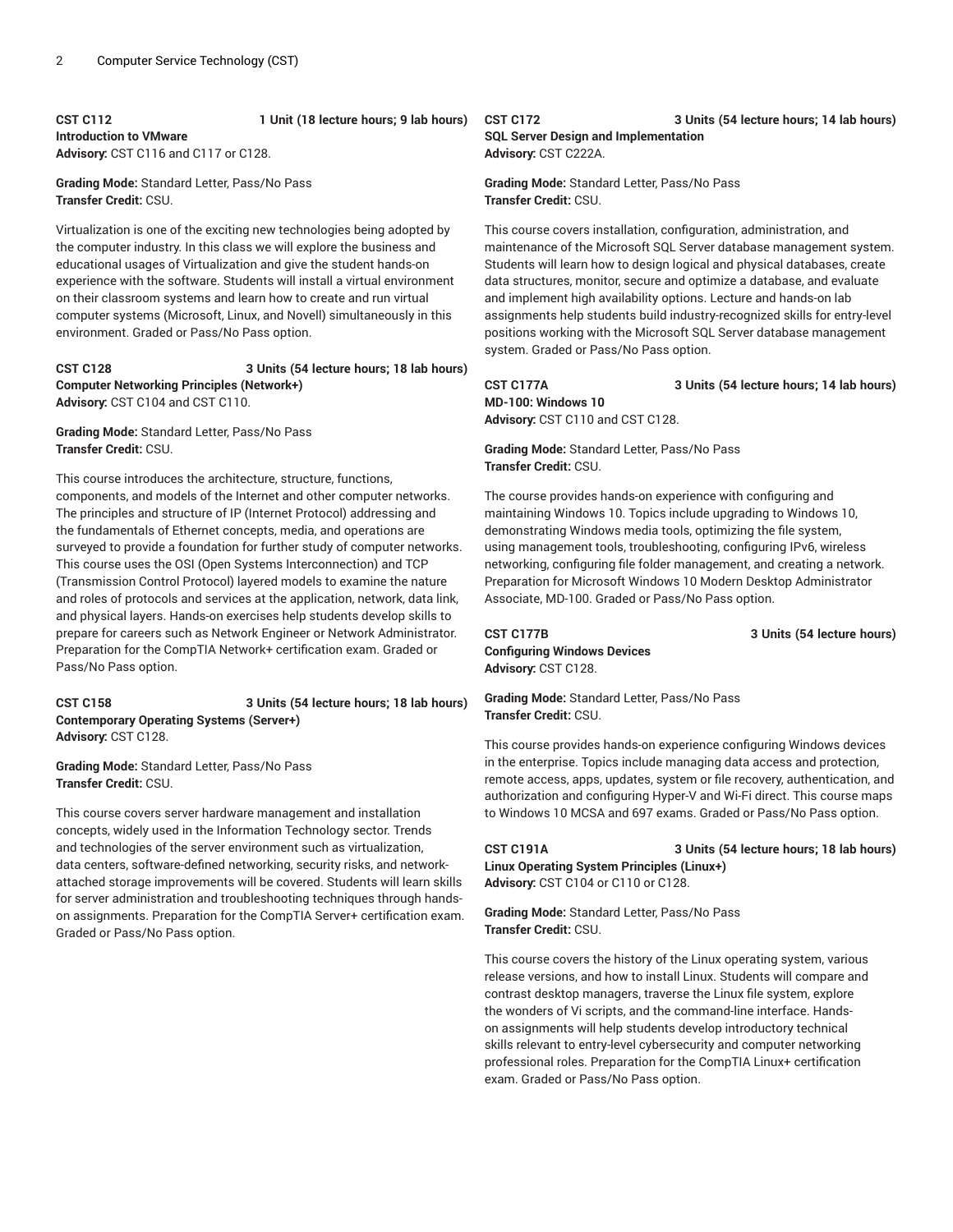#### **CST C198 3 Units (54 lecture hours; 14 lab hours) Amazon Web Services (AWS) Cloud Foundations Advisory:** CST C128.

**Grading Mode:** Standard Letter, Pass/No Pass **Transfer Credit:** CSU.

This course covers the topics of the Amazon Web Services (AWS) Foundations certification exam, which validates the knowledge and skills used in the most commonly used cloud service platform, Amazon Web Services. Technologies and trends unique to cloud environments will be covered such as elasticity, storage, database, security, pricing, access, identity management, and support. Graded or Pass/No Pass option.

#### **CST C201D 3 Units (54 lecture hours; 14 lab hours) CCNA 1: Introduction to Networks (ITN) Advisory:** CST C128.

**Grading Mode:** Standard Letter, Pass/No Pass **Transfer Credit:** CSU.

This is the first course in the Cisco Certified Network Associate (CCNA) curriculum. Introduces the architectures, models, protocols, and networking elements that connect users, devices, applications and data through the Internet and across modern computer networks. It includes IP addressing and Ethernet fundamentals. Hands-on training is stressed. Graded or Pass/No Pass option.

#### **CST C202D 3 Units (54 lecture hours; 14 lab hours) CCNA 2: Switching, Routing, and Wireless Essentials Advisory:** CST C201D.

**Grading Mode:** Standard Letter, Pass/No Pass **Transfer Credit:** CSU.

This is the second course in version 7 of the Cisco Certified Network Associate (CCNA) curriculum series. It focuses on switching technologies and router operations that support small-to-medium business networks and includes wireless local area networks (WLAN) and security concepts. In addition to learning, key switching, and routing concepts, learners will be able to perform basic network configuration and troubleshooting, identify and mitigate LAN security threats, and configure and secure a basic WLAN. Hands-on training is stressed. Graded or Pass/No Pass option.

#### **CST C203D 3 Units (54 lecture hours; 14 lab hours) CCNA 3: Enterprise Networking, Security, and Automation Advisory:** CST C202D.

**Grading Mode:** Standard Letter, Pass/No Pass **Transfer Credit:** CSU.

This is the third course in version 7 of the Cisco Certified Network Associate (CCNA) curriculum series. It describes the architecture, components, operations, and security to scale for large, complex networks, including wide area network (WAN) technologies. The course emphasizes network security concepts and introduces network virtualization and automation. Students learn how to configure, troubleshoot, and secure enterprise network devices and understand how application programming interfaces (API) and configuration management tools enable network automation. Hands-on training is stressed. Graded or Pass/No Pass option.

#### **CST C220D 3 Units (54 lecture hours; 18 lab hours)**

**VMware vSphere: Install, Configure, Manage 6.5 Advisory:** CST C191 or C222.

**Grading Mode:** Standard Letter, Pass/No Pass **Transfer Credit:** CSU.

Virtualization allows consolidation of many traditional servers into a few physical servers with many virtual machines to realize significant cost savings. This VMware-authorized hands-on training course focuses on the installation, configuration, and management of VMware vSphere 6.5, which consists of VMware ESXi and VMware vCenter Server. This course is based on versions of ESXi 6.5 and vCenter Server 6.5. Completion of this course is preparation for the vSphere 6.5 Foundations Exam and portions of the VMware Certified Professional 6.5 - Data Center Virtualization exam. Topics covered map to a VCP6-DCA Exam and a subset of the VCP6.5-DCV exam. Graded or Pass/No Pass option.

**CST C241 3 Units (54 lecture hours; 18 lab hours) Palo Alto Networks Cybersecurity Essentials Advisory:** CST C128 and CYBR C230.

**Grading Mode:** Standard Letter, Pass/No Pass **Transfer Credit:** CSU.

The course covers installing, configuring, and managing Palo Alto Networks next-generation firewalls as well as steps for maintaining security, preventing threats, networking, logging, and reporting features. This course starts at an introductory level and builds to an intermediate level. Aspects of basic next-generation firewall configuration covered include steps for security, networking, threat prevention, logging, and reporting features of Palo Alto Networks Operating System. Aspects of intermediate firewall configuration include managing GlobalProtect and Active/Active High Availability and optimizing visibility and control over applications, users, and content. Basic firewall troubleshooting is also covered. Security engineers, network engineers, and support staff are the targeted audience for this course. Graded or Pass/No Pass option.

**Wireless Networking Advisory:** CST C128.

**CST C248B 3 Units (54 lecture hours; 14 lab hours)**

**Grading Mode:** Standard Letter, Pass/No Pass **Transfer Credit:** CSU.

This is an entry-level course in wireless data communications. It covers the fundamentals of wireless technology and provides an overview of protocols, transmission methods, 802.11 network architecture, and IEEE standards. It also examines the broad range of enterprise Wi-Fi technologies available. Topics covered include the basics of radio frequency and wireless data transmission, and the protocols and mechanisms that every wireless network technician needs to understand. Hands-on exercises help students develop skills to prepare for careers such as Network Technician or Wireless Network Administrator. Preparation for the Certified Wireless Network Professional's (CWNP) Certified Wireless Network Administrator (CWNA) certification exam. Graded or Pass/No Pass option.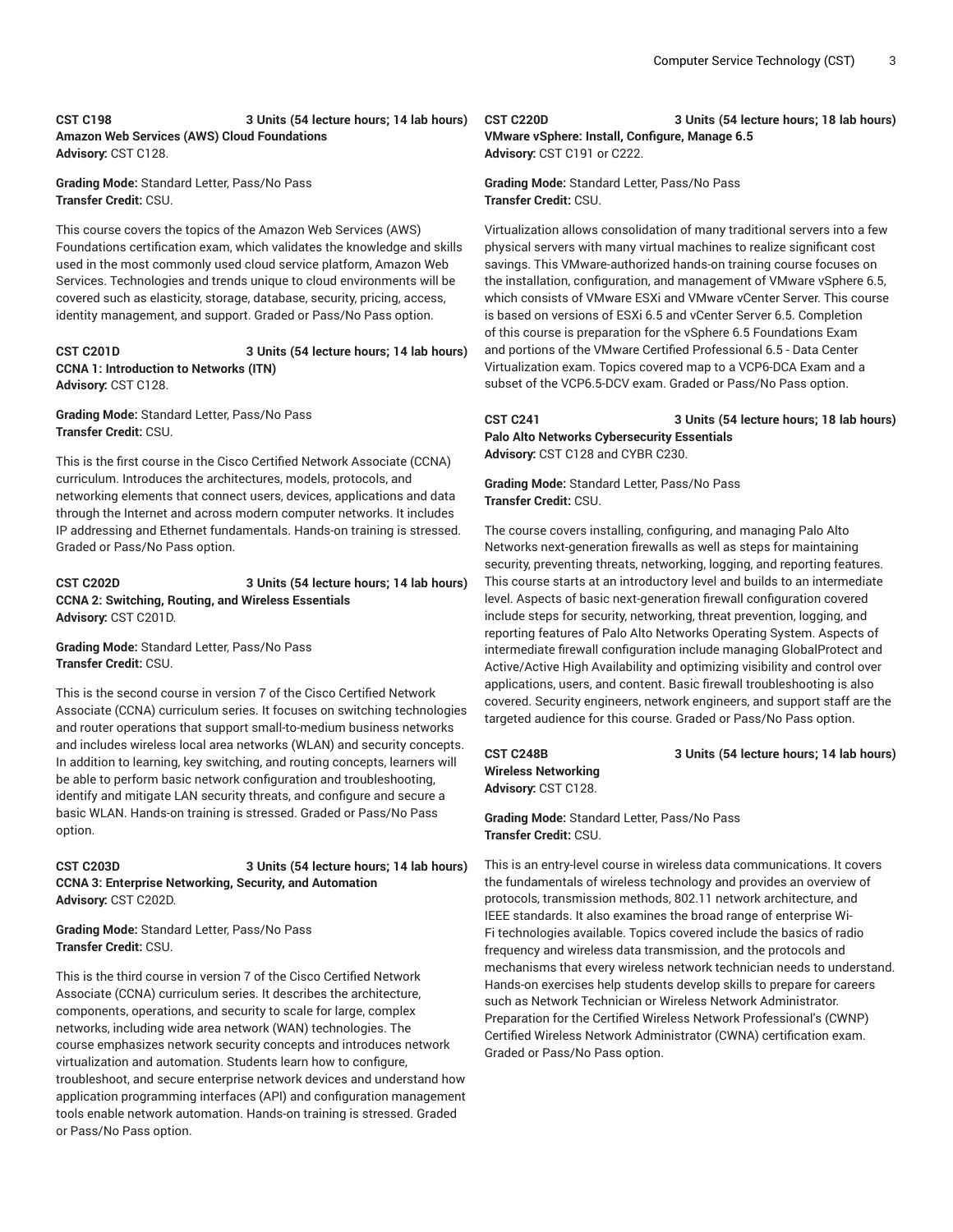#### **CST C258 3 Units (54 lecture hours; 18 lab hours) Linux Networking and Security Advisory:** CST C191.

**Grading Mode:** Standard Letter, Pass/No Pass **Transfer Credit:** CSU.

Introductory course exploring the Linux operating system including theory and hands-on application of topics covering command line utilities, graphical tools, networking protocols and services, user and group management, system permissions, and security. Graded or Pass/ No Pass option.

**CST C264 3 Units (54 lecture hours; 16 lab hours) Introduction to Red Hat Linux Administration Advisory:** CST C117A.

**Grading Mode:** Standard Letter, Pass/No Pass **Transfer Credit:** CSU.

Linux is the premiere operating system for web servers, cloud computing, smartphones, and consumer electronics. Linux system administration is one of the most in-demand skills in Information Technology. This course provides a foundation for students wishing to become full-time Linux system administrators by introducing key command line concepts and other enterprise-level tools. Graded or Pass/No Pass option.

**CST C274 3 Units (54 lecture hours; 14 lab hours) Red Hat System Administration 2 Advisory:** CST C191.

**Grading Mode:** Standard Letter, Pass/No Pass **Transfer Credit:** CSU.

Linux is the #1 operating system for web servers, cloud computing, smartphones, and consumer electronics. Linux system administration is one of the most in-demand skills in IT. Red Hat System Administration 2 (RH134) goes deeper into enterprise Linux administration including file systems and partitioning, logical volumes, SELinux, firewalling, and troubleshooting. Attending both Red Hat System Administration 1 and Red Hat System Administration 2 can help you in your preparation for the Red Hat Certified System Administrator exam (EX200). Graded or Pass/ No Pass option.

## **Red Hat System Administrator 3 Advisory:** CST C264 and C274.

**Grading Mode:** Standard Letter, Pass/No Pass **Transfer Credit:** CSU.

Red Hat Enterprise Linux Automation with Ansible (RH294) teaches the skills needed to manage large numbers of systems and applications efficiently and consistently. You will learn the techniques needed to use Ansible® to automate provisioning, configuration, application deployment, and orchestration. Students will learn how to install Ansible / Red Hat Ansible Engine on control nodes, create and update inventories of managed hosts, automate administration tasks with Ansible Playbooks, write effective playbooks at scale, protect sensitive data used by Ansible with Ansible Vault, and reuse code and simplify playbook development with Ansible roles. This course is geared toward Linux system administrators, DevOps engineers, infrastructure automation engineers, and systems design engineers who are responsible for automating configuration management, ensuring consistent and repeatable application deployment, provisioning and deployment of development, testing, and production servers, and integrating with DevOps continuous integration/continuous delivery workflows. Graded or Pass/No Pass option.

**Work Based Learning Grading Mode:** Standard Letter, Pass/No Pass **Transfer Credit:** CSU.

To enhance each Work Based Learning participant's opportunity for success in the field of Computer Service Technology by bridging the gap between educational theory and on-the-job practices through individualized performance objectives related to the student's career or occupational goal in Computer Service Technology. Note: 75 hours of paid work or 60 hours of non-paid work in a field related to Computer Service Technology for each one-semester credit is required. Student must be enrolled in a total of 7 units including Work Based Learning. Graded or Pass/No Pass option.

### **CST C282 2 Units (120, 150 other hours) Work Based Learning**

**Grading Mode:** Standard Letter, Pass/No Pass **Transfer Credit:** CSU.

To enhance each Work Based Learning participant's opportunity for success in the field of Computer Service Technology by bridging the gap between educational theory and on-the-job practices through individualized performance objectives related to the student's career or occupational goal in Computer Service Technology. Note: 75 hours of paid work or 60 hours of non-paid work in a field related to Computer Service Technology for each one-semester credit is required. Student must be enrolled in a total of 7 units including Work Based Learning. Graded or Pass/No Pass option.

#### **CST C275 3 Units (54 lecture hours; 14 lab hours)**

**CST C281 1 Unit (60, 75 other hours)**